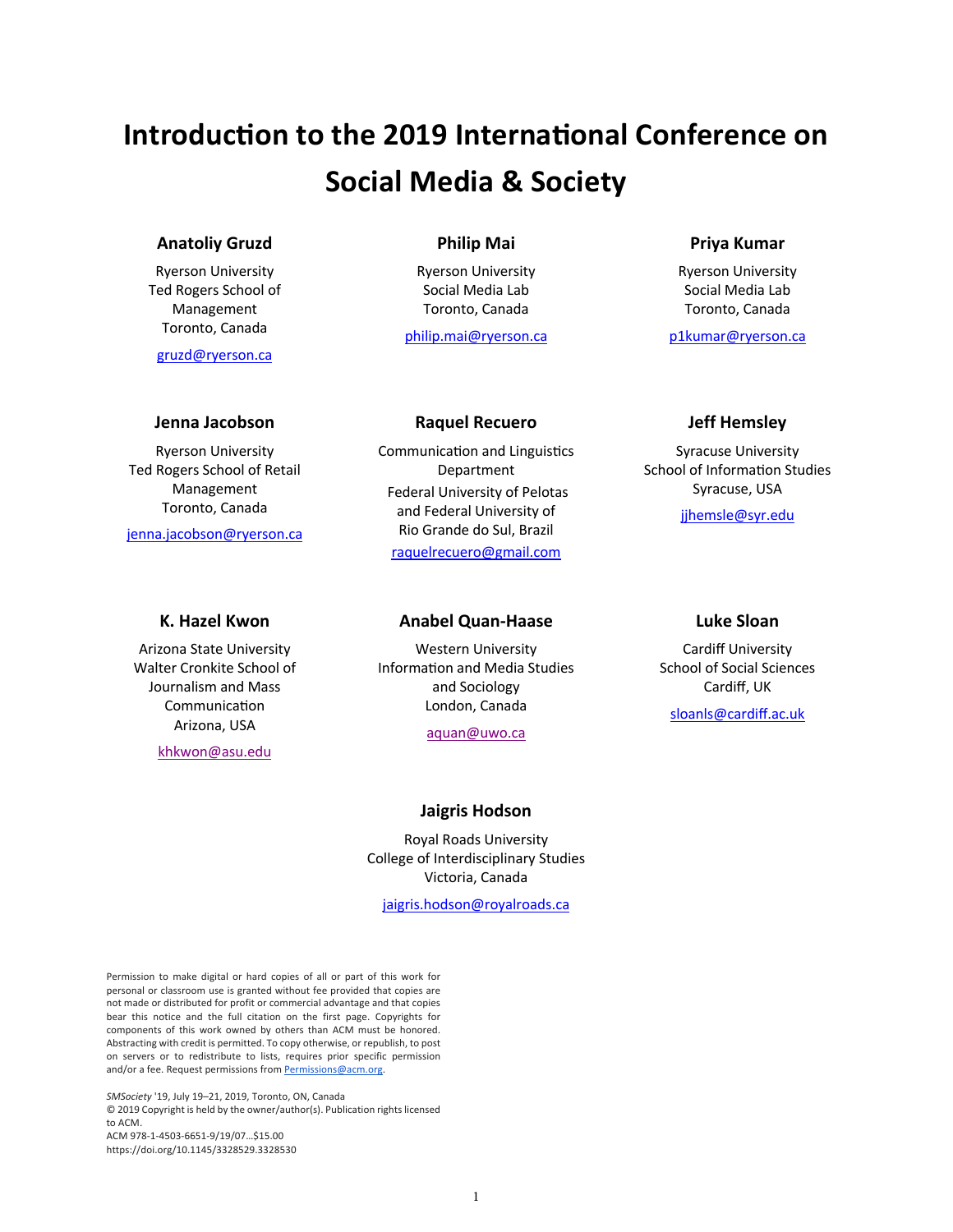#### **ABSTRACT**

This paper provides an introduction to the Proceedings of the 2019 International Conference on Social Media and Society (#SMSociety). The conference is an annual gathering of leading social media researchers, policy makers, and practitioners from around the world. Now in its  $10<sup>th</sup>$  year, the 2019 conference is hosted by the Social Media Lab at the Ted Rogers School of Management at Ryerson University in Toronto, Canada. The Proceedings features a total of 26 papers (the acceptance rate is 42%).

#### **CCS CONCEPTS**

• **Human-centered computing**  $\rightarrow$  Social media • **Information systems**  $\rightarrow$  World Wide Web  $\rightarrow$  Web mining **Information systems**  $\rightarrow$  World Wide Web  $\rightarrow$ Web searching and information discovery • **Information**  $s$ **ystems**  $\rightarrow$  World Wide Web  $\rightarrow$  Web applications

## **KEYWORDS**

Social Media Research; Social Media; SMSociety

#### **ACM Reference format:**

Anatoliy Gruzd, Philip Mai, Priya Kumar, Jenna Jacobson, Raquel Recuero, Jeff Hemsley, K. Hazel Kwon, Anabel Quan-Haase, Luke Sloan, and Jaigris Hodson. 2019. Introduction to the 2019 International Conference on Social Media & Society. In Proceedings of the *International Conference on Social Media & Society*, Toronto, Canada (SMSociety). DOI: 10.1145/3328529.3328530

# **ABOUT THE CONFERENCE**

The International Conference on Social Media & Society is an annual gathering of leading social media researchers, policy makers, and practitioners from around the world. Now, in its  $10<sup>th</sup>$  year, the 2019 conference is being held in Toronto, Canada at Ryerson University from July 19-21, 2019.

From its inception, the conference has focused on the best practices for studying the impact and implications of social media on society. Organized by Ryerson University's Social Media Lab, the conference provides participants with opportunities to exchange ideas, present original research, learn about recent and ongoing studies, and network with peers.

The conference's intensive three-day program features 2 keynote speakers, 8 workshops, 4 panels, 26 full papers, 60 work-in-progress papers, and 45 posters. The wideranging topics in social media showcase quantitative and qualitative research from scholars working in many fields including Management, Communication,

Information Science, Computer Science, Education, Journalism, Political Science, Health and Sociology.

The Proceedings include 26 published papers on various topics, including:

- **Activism**
- Algorithms & Echo-Chambers
- Disasters, Outbreaks, & Environment
- Virality & Multimedia
- Education
- Emotions & Well-Being
- Health
- Identity & Community
- Influencers
- Mobile Use & Users
- News
- Politics
- **Privacy**
- Security & Anonymity
- Young People

#### **CONFERENCE THEME: RETHINKING PRIVACY AND TRUST IN THE SOCIAL MEDIA AGE**

Can we trust what we hear and see on social media? For a time, social media was viewed as a net positive for society. In their 2013 book, *The New Digital Age*, Google's Jared Cohen and Eric Schmidt wrote: "Never before have so many people been connected through an instantly responsive network." In 2015, Mark Zuckerberg, the cofounder and CEO of Facebook, wrote a glowing endorsement of the internet and social media calling it "a force for peace in the world." He argued that connecting people through social media would help to bring about a "shared understanding" of the human condition and build a "common global community."

Fast forward to 2019, social media is now embroiled in a series of ongoing public scandals involving data abuse and misuse—with the most infamous scandal involving the UK data analytics firm *Cambridge Analytica*. More troubling is the fact that social media has emerged as fertile ground for fostering anti-social behaviour  $[1]$ ,  $[2]$ and is an important vector for disinformation, misinformation, information and manipulation operations  $[3]$ - $[5]$ . These realities have raised privacy concerns and challenged public trust in social media, which has resulted in a revitalized call for new legislation and regulation  $[6]-[9]$ .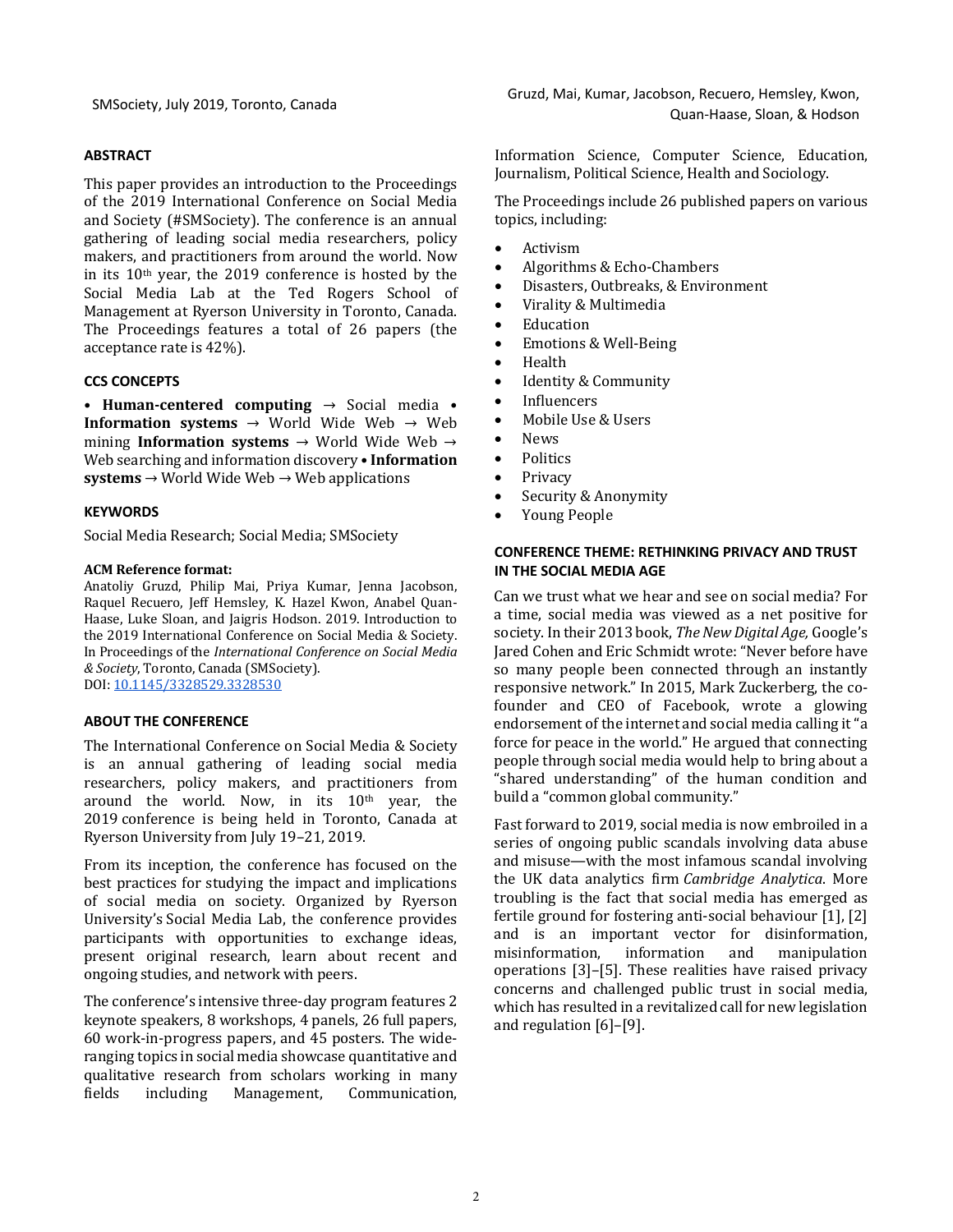Considering this context, this year's conference asks:

- What does "privacy" and "trust" mean in the social media age?
- How does social media manipulation affect political trust and tolerance?
- How is social media being used to help build and strengthen trust in political, economic, social and cultural realms of society?
- What roles do alternative social networking services (such as Diaspora, Mastodon, and Gab.ai) play in the current social media environment where hashtag campaigns (such as #DeleteFacebook, #MAGA and #MeToo) have become prevalent?
- What theoretical and methodological tools can researchers rely on for ethical and privacyprotective collection, analysis, and sharing of social media datasets?
- What are the consequences of data regulations such as GDPR (General Data Protection Regulation) on the industry and users? Are these regulations effective?
- What are emerging successful user engagement models for governments, journalists, financial institutions, marketers, and others in today's social media landscape?
- What is the future of social media research without APIs?
- How can we measure authentic (or organic) user engagement while properly accounting for botdriven (or paid) interactions?
- How does algorithmic architecture influence how we discover and interact with others?
- What role do algorithms play in creating divisive culture in social media?
- What are the ethical concerns of algorithms (such as inclusion, accessibility, discrimination, bots) and might they be mitigated?

# **KEYNOTE ADDRESSES**

This year, we are delighted to have Tarleton Gillespie and Valerie Steeves as the keynote speakers.

Tarleton Gillespie is a principal researcher at Microsoft Research New England, and an affiliated Associate Professor in the Department of Communication and Department of Information Science at Cornell University. His new book, *Custodians of the Internet: Platforms*, *Content Moderation, and the Hidden Decisions that Shape* 

*Social Media* (Yale University Press) was published in June 2018. He is also the author of *Wired Shut: Copyright* and the Shape of Digital Culture (MIT Press, 2007), the coeditor of *Media Technologies: Essays on Communication*, *Materiality, and Society* (MIT, 2014), and the co-founder of the blog Culture Digitally. Tarleton's keynote address will be on "Custodians of the Internet: Platforms, Content Moderation, and the Hidden Decisions That Shape Social Media."

Valerie Steeves is a Full Professor in the Department of Criminology at the University of Ottawa. As the lead researcher of MediaSmarts' Young Canadians in a Wired World research project, she has been tracking young people's use of new media since 2000. She is also the principal investigator of the eQuality Project, a sevenyear SSHRC-funded partnership exploring young people's experiences of privacy and equality in networked spaces. Steeves will present on "Not So Social, Not So Networked: Teens' Perspectives of Privacy and Trust on Social Media."

# **CONFERENCE ORGANIZING COMMITTEE**

The conference is a result of the tremendous work by our Organizing Committee, Program Committee, and Advisory Board. The Organizing Committee is responsible for the organization of the annual conference, including soliciting high-quality submissions, assigning peer-reviewers, deciding on submission acceptance, developing the conference schedule, and hosting the conference. The 2019 Organizing Committee includes:

## **Conference General Chairs**

Anatoliy Gruzd, Ryerson University, Canada Philip Mai, Ryerson University, Canada Priya Kumar, Ryerson University, Canada

# **Full Papers Chairs**

Jenna Jacobson, Ryerson University, Canada Raquel Recuero, Federal University of Pelotas and Federal University of Rio Grande do Sul, Brazil

# **WIP Papers Chairs**

Hazel Kwon, Arizona State University, USA Jeff Hemsley, Syracuse University, USA

#### **Panel Chairs**

Anabel Quan-Haase, Western University, Canada Luke Sloan, Cardiff University, UK

#### **Poster Chair**

Jaigris Hodson, Royal Roads University, Canada